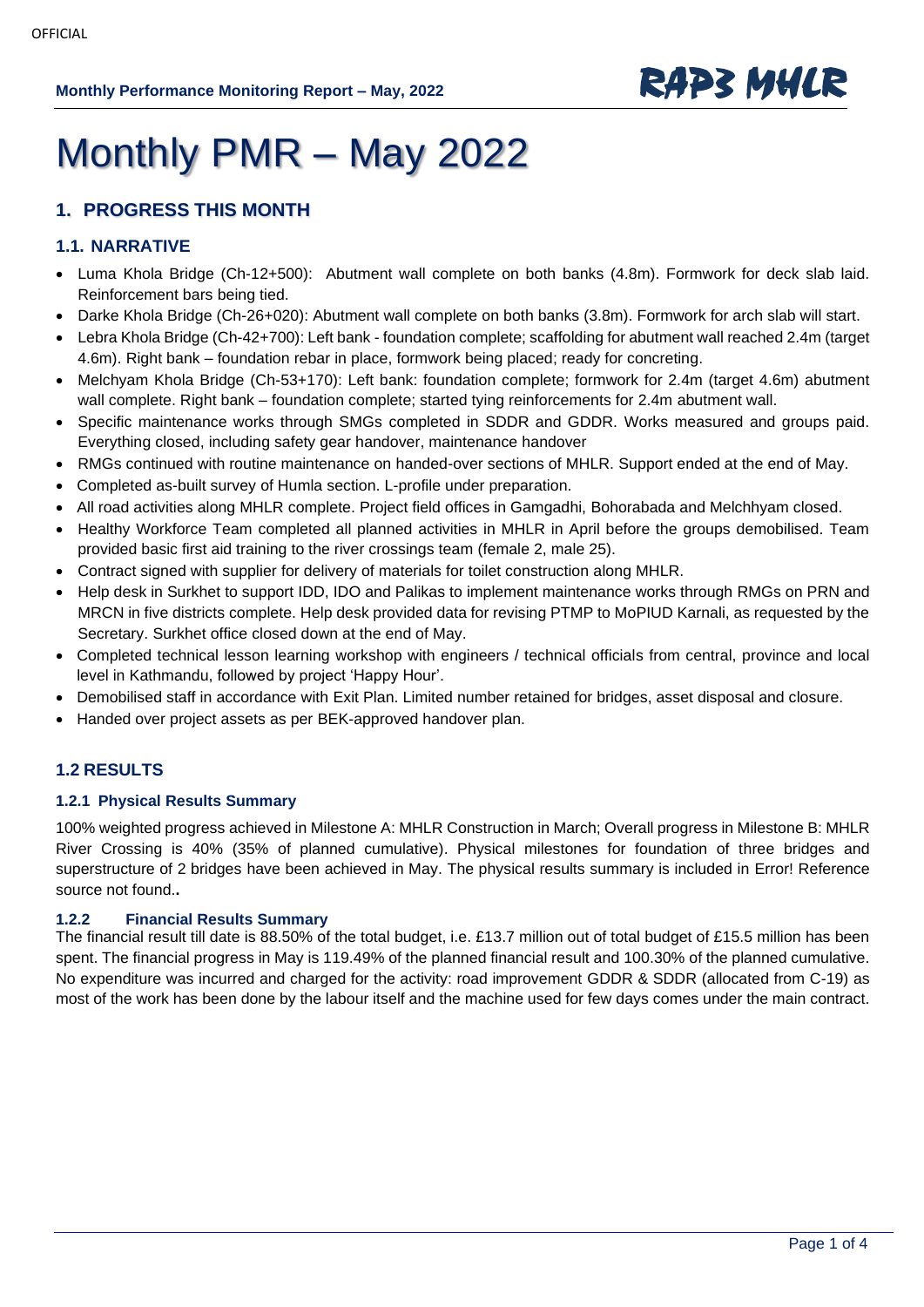### **Monthly Performance Monitoring Report – May, 2022** *RAP3 MHLR*



| Ref            | <b>Milestone Payments</b>         | <b>This Month</b>        |                |          |            | Cumulative | <b>Contract Value</b> | $\frac{9}{6}$ |                   |
|----------------|-----------------------------------|--------------------------|----------------|----------|------------|------------|-----------------------|---------------|-------------------|
|                |                                   | Planned                  | Actual         | Variance | Planned    | Actual     | Variance              |               | <b>Completion</b> |
| Α.             | <b>IMHLR Road Construction</b>    |                          |                |          | 9,847,366  | 9,847,366  |                       | 10,063,216    | 97.86%            |
| W1             | <b>Progress Milestones</b>        |                          |                |          | 8,040,946  | 8.040.946  |                       | 8,040,946     | 100.00%           |
| W <sub>2</sub> | <b>Completion Milestones</b>      | $\overline{\phantom{0}}$ |                |          | 1,806,420  | 1,806,420  |                       | 2,022,270     | 89.33%            |
| В.             | <b>MHLR River Crossings</b>       | 140,441                  | 175.551        | 35,110   | 245,771    | 280,881    | 35,110                | 702,203       | 40.00%            |
| C.             | <b>COVID 19 Recovery Response</b> | 11,695                   | $\blacksquare$ | 11.695   | 1,623,568  | 1,611,873  | 11,695                | 1,650,090     | 97.68%            |
| M              | <b>Management Milestones</b>      | 13,927                   | 13,927         |          | 1,919,397  | 1,919,397  |                       | 2,080,787     | 92.24%            |
| D.             | Un-allocated                      | 41,610                   | 58,668         | 17,058   | 41,610     | 58,668     | 17,058.04             | 1,003,704     | 5.85%             |
|                | <b>Total</b>                      |                          | 248,146        | 40,473   | 13,677,713 | 13,718,186 | 40,473                | 15,500,000    | 88.50%            |
|                | % actual / planned                | 207,673<br>119.49%       |                |          |            | 100.30%    |                       |               |                   |

### **1.2.3 Employment and other Results**

Cumulative employment days created by the RAP3 MHLR project until May 2022 is 1,189,607. Details are shown in the tables below.

In May, 31 groups were mobilised in construction and river crossings, comprising of 11 RBGs and 16 SRBGs in construction and 4 SRBGs in river crossings, creating 4,825 employment days out of which 37% is by women. Cumulative employment days created through construction is 815,501 of which 40% is by women.

| Indicator              | <b>RBG</b> | <b>SRBG</b> | <b>Total</b> |                        |            |             |              |
|------------------------|------------|-------------|--------------|------------------------|------------|-------------|--------------|
| No. Groups             | 11         | 20          | 31           |                        |            |             |              |
| No. Members            | 220        | 411         | 631          |                        |            |             |              |
| Women                  | 108        | 110         | 218          |                        |            |             |              |
| Men                    | 112        | 301         | 413          |                        |            |             |              |
| % Women                | 49%        | 27%         | 35%          | <b>Indicator</b>       | <b>RBG</b> | <b>SRBG</b> | <b>Total</b> |
| <b>Employment Days</b> | 1,404      | 3,421       | 4,825        | <b>Employment Days</b> | 427,571    | 387,930     | 815,501      |
| Women                  | 759        | 1,022       | 1,781        | Women                  | 213,617    | 112,932     | 326,549      |
| Men                    | 645        | 2,399       | 3.044        | Men                    | 213,954    | 274,998     | 488,952      |
| <b>%Women</b>          | 54%        | 30%         | 37%          | <b>%Women</b>          | 50%        | 29%         | 40%          |

101 RMGs were mobilised in May, creating 6,981 employment days, 43% of which was by women. Cumulative employment days created through routine and specific maintenance under FCDO and GON funds is 374,106 including employment days created by SMGs through FCDO fund, of which 41% was by women.

| <b>Indicator</b>       | <b>RMG</b> | <b>SMG</b>               | <b>Total</b> |                        |               |               |               |              |
|------------------------|------------|--------------------------|--------------|------------------------|---------------|---------------|---------------|--------------|
| No. Groups             | 101        | ٠                        | 101          |                        |               |               |               |              |
| No. Members            | 537        | ٠                        | 537          |                        |               |               |               |              |
| Women                  | 233        | $\overline{\phantom{a}}$ | 233          |                        | <b>RMG</b>    | <b>RMG</b>    | <b>SMG</b>    |              |
| Men                    | 304        | $\overline{\phantom{a}}$ | 304          | <b>Indicator</b>       | (GON          | (FCDO)        | (FCDO         | <b>Total</b> |
| % Women                | 43%        | 0%                       | 43%          |                        | <b>Fund</b> ) | <b>Fund</b> ) | <b>Fund</b> ) |              |
| <b>Employment Days</b> | 6,981      | ٠                        | 6,981        | <b>Employment Days</b> | 154,652       | 118,728       | 100,726       | 374,106      |
| Women                  | 3,029      | -                        | 3,029        | Women                  | 65,296        | 50,633        | 36,335        | 152,264      |
| Men                    | 3,952      | $\overline{\phantom{a}}$ | 3,952        | Men                    | 89,356        | 68,095        | 64,391        | 221,842      |
| % Women                | 43%        | 0%                       | 43%          | % Women                | 42%           | 43%           | 36%           | 41%          |

In total 1,168 poor women and men worked on RAP3 MHLR in May.

### **2. PLAN FOR NEXT MONTH**

### **2.1. NARRATIVE**

- Luma Khola Bridge: Complete all construction works.
- Darke Khola Bridge: Complete concreting work for deck slab.
- Lebra Khola Bridge: Complete concreting work of abutment walls.
- Melchyam Khola Bridge: Complete concreting work of abutment walls.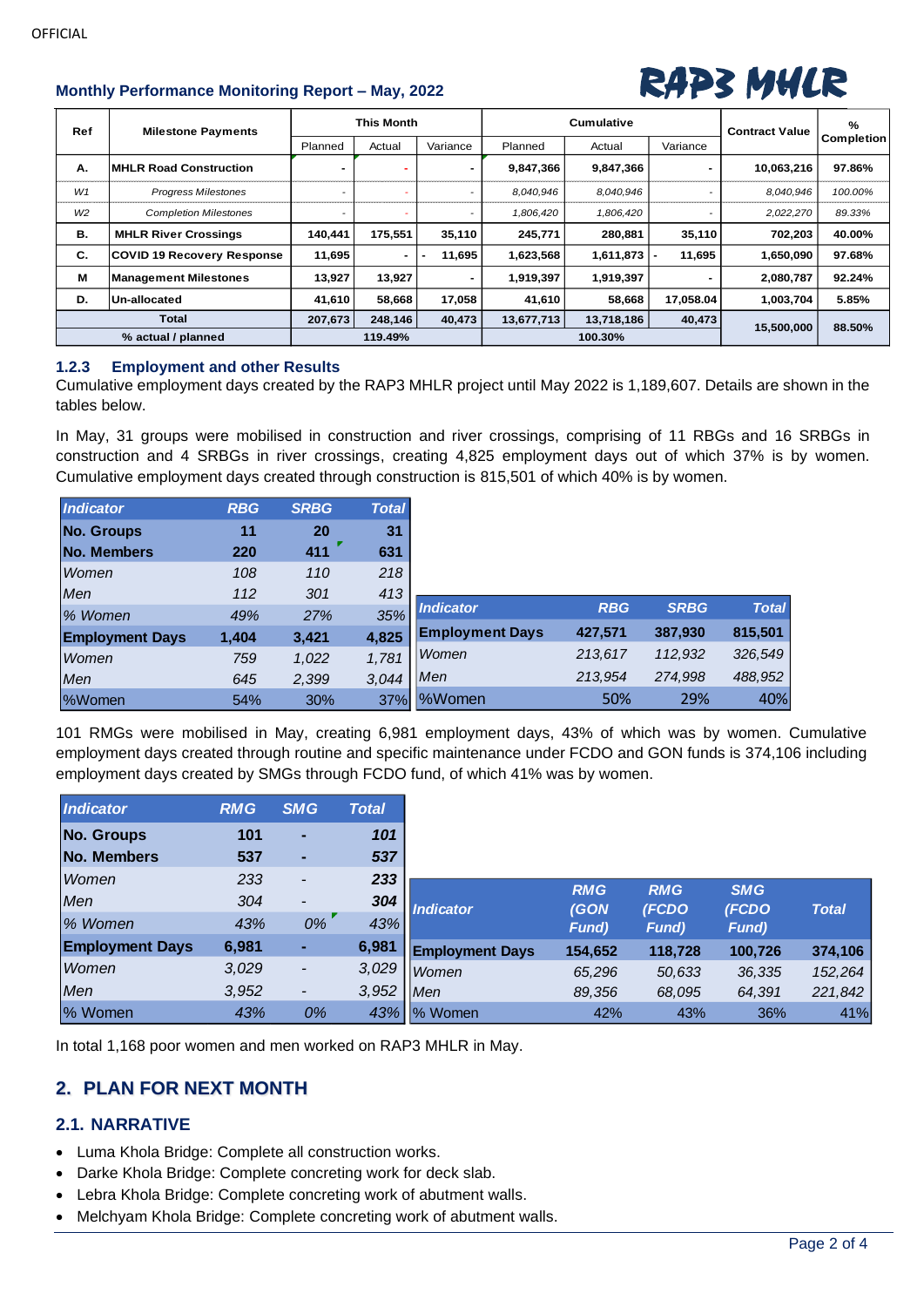## **Monthly Performance Monitoring Report – May, 2022** *RAP3 MHLR*



- Distribute tools and equipment to RBGs.
- Complete construction of toilets in all households along MHLR on Mugu side.
- Agree dates and methodology for IV of bridges, IV team to conduct field visit.

### **3. FORECAST RESULTS**

#### **Physical Results Estimate**

The cumulative physical result for Milestone A: MHLR Construction has been achieved (100%) by March end. Therefore, there are no physical results planned for MHLR construction. The cumulative physical results plan for Milestone B: MHLR River Crossings is 72.5%. This will be achieved through the completion of 2 sub-structures (abutment walls), 2 superstructures (arch / deck slabs) and 1 full bridge, according to the latest revised work plan submitted to BEK. Detailed plan is in **Annex 2**[: physical results estimate](#page-3-0)**.** 

### **Financial Results Estimate**

The payment planned for June is based on results of the project milestones. The forecast is made considering planned milestone results for River Crossing Structures. £321,528 spend next month will take the total project spend to £14,039,713.

| Ref            | <b>Milestone Payments</b>         | <b>This Month</b> | <b>Cumulative</b> | <b>Contract Value</b> | %<br><b>Completion</b> |
|----------------|-----------------------------------|-------------------|-------------------|-----------------------|------------------------|
| А.             | <b>MHLR Road Construction</b>     |                   | 9,847,366         | 10.063,216            | 97.86%                 |
| W1             | <b>Progress Milestones</b>        | -                 | 8,040,946         | 8.040.946             | 100.00%                |
| W <sub>2</sub> | <b>Completion Milestones</b>      |                   | 1,806,420         | 2,022,270             | 89.33%                 |
| В.             | <b>MHLR River Crossings</b>       | 220,466           | 501,347           | 702,203               | 71.40%                 |
| C.             | <b>COVID 19 Recovery Response</b> | ۰                 | 1,611,873         | 1,650,090             | 97.68%                 |
| М              | <b>Management Milestones</b>      | 88,562            | 2,007,959         | 2,080,787             | 96.50%                 |
| D.             | Un-allocated                      | 12,500            | 71,168            | 1,003,704             | 7.09%                  |
|                | <b>Total</b>                      | 321,528           | 14,039,713        | 15,500,000            | 90.58%                 |

### **4. SAFEGUARDING AND RISK MANAGEMENT**

**Impact of Covid 19:** The impact of Covid 19 is insignificant in all project areas.

**River crossings:** Work on the River Crossings is continuing. There were delays in Lebra Khola due to generator breakdown. Work on other bridges is as per the work plan. The contractor submitted a detailed workplan on 17th May that shows with all bridges to be completed by end July. This along with resource re-allocations made by the Central Office are expected to bring works progress back in line with the agreed milestone targets.

**Accidents:** This month there were no work-related accidents.

### **5. INNOVATIONS, LESSONS, OPPORTUNITIES FOR IMPROVEMENT**

**Lessons sharing:** The central team organised a lesson learning workshop for DoLI (Central and Province Level Office), MoPIUD, IDD and IDO (Karnali Province) personnel in Kathmandu. At the workshop, participants were informed about lessons that were learnt during the implementation of RAP3 MHLR, followed by discussions around questions raised by the participants. DoLI DG who chaired the event shared his appreciation for the project and stated that MHLR had been successful in delivering development in the region where it was most needed.